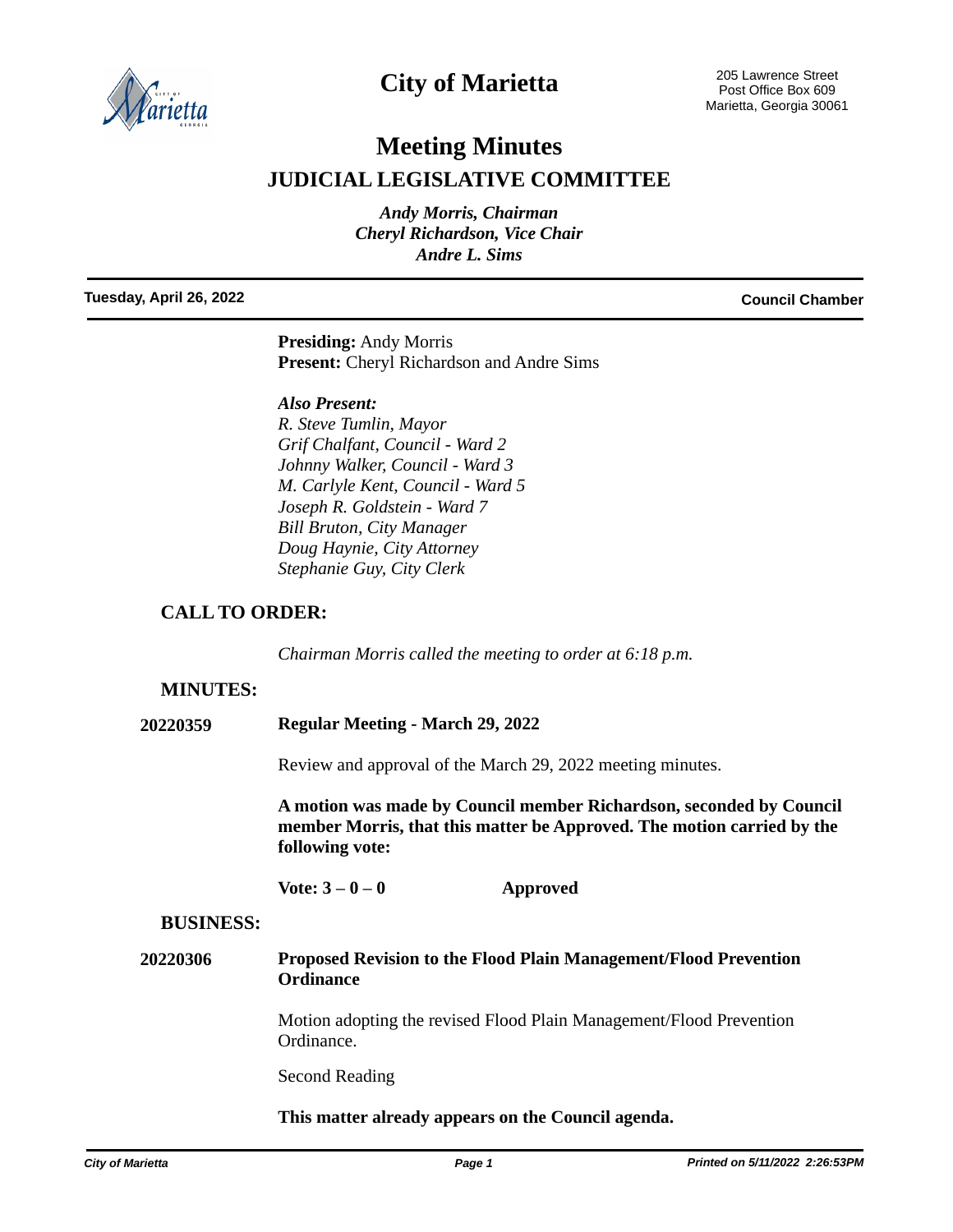| 20220058 | <b>Code Enforcement Noise Ordinance</b><br>Discussion of the Code Enforcement Noise Ordinance.                                                                                                                                                                                                                    |                                                   |
|----------|-------------------------------------------------------------------------------------------------------------------------------------------------------------------------------------------------------------------------------------------------------------------------------------------------------------------|---------------------------------------------------|
|          |                                                                                                                                                                                                                                                                                                                   |                                                   |
|          | Motion to approve changes to Chapter 10-6, Noise.                                                                                                                                                                                                                                                                 |                                                   |
|          | <b>First Reading</b>                                                                                                                                                                                                                                                                                              |                                                   |
|          | The motion was made by Council member Richardson, seconded by Council<br>member Sims, that this matter be Recommended for Approval – Consent<br>Agenda. The motion carried by the following vote:                                                                                                                 |                                                   |
|          | Vote: $3 - 0 - 0$<br>Council member Goldstein voting against.                                                                                                                                                                                                                                                     | Recommended for Approval – Consent Agenda         |
| 20220301 | <b>Code Amendment - HBR Review Exemption for Filming</b>                                                                                                                                                                                                                                                          |                                                   |
|          | Discussion regarding a change to Article 7-8-8-050 (E.) which would allow the<br>temporary modification to existing buildings or structures within the Downtown<br>Historic District associated with a filming permit to be exempt from obtaining a<br>certificate of approval from the Historic Board of Review. |                                                   |
|          | Motion adopting a revision to Article $7-8-8-050$ (E).<br><b>First Reading</b><br>The motion was made by Council member Richardson, seconded by Council<br>member Sims, that this matter be Recommended for Approval - Consent<br>Agenda. The motion carried by the following vote:                               |                                                   |
|          |                                                                                                                                                                                                                                                                                                                   |                                                   |
|          |                                                                                                                                                                                                                                                                                                                   |                                                   |
|          | Vote: $3 - 0 - 0$                                                                                                                                                                                                                                                                                                 | Recommended for Approval – Consent Agenda         |
| 20220313 | <b>Code Amendment - Auto Sales and Repairs</b>                                                                                                                                                                                                                                                                    |                                                   |
|          | Discussion of proposed changes to zoning regulations regarding automobile sales<br>and repairs.                                                                                                                                                                                                                   |                                                   |
|          | Motion to authorize staff to advertise proposed changes to zoning regulations<br>regarding automobile sales and repairs.                                                                                                                                                                                          |                                                   |
|          | The motion was made by Council member Richardson, seconded by Council<br>member Sims, that this matter be Recommended for Council Agenda Non<br>Consent. The motion carried by the following vote:                                                                                                                |                                                   |
|          | Vote: $3 - 0 - 0$                                                                                                                                                                                                                                                                                                 | <b>Recommended for Council Agenda Non Consent</b> |